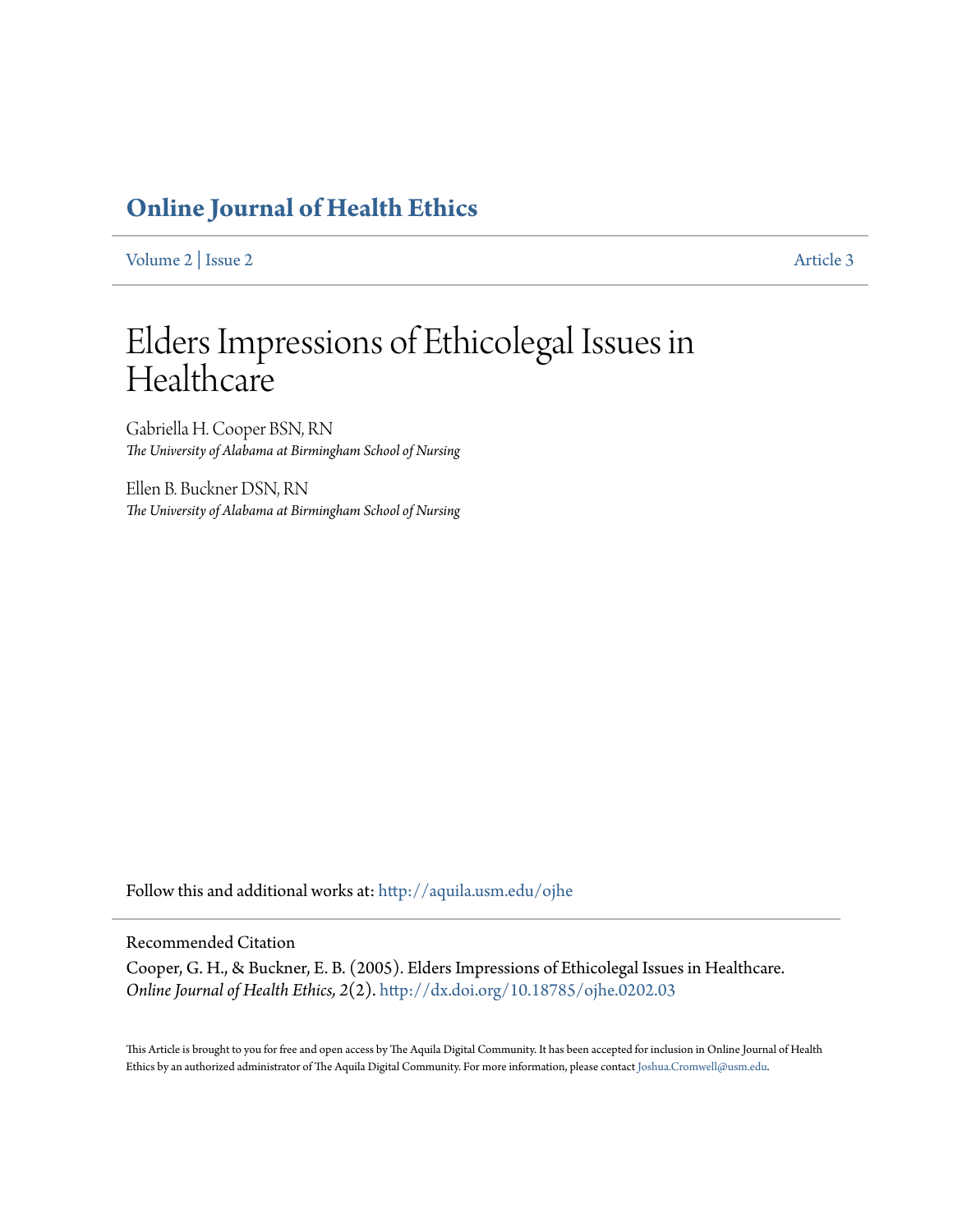# **Elders Impressions of Ethicolegal Issues in Healthcare**

**Gabriella H. Cooper, BSN, RN**

The University of Alabama at Birmingham School of Nursing

#### **Ellen B. Buckner, DSN, RN**

The University of Alabama at Birmingham School of Nursing Honors in Nursing Program Coordinator

#### **Abstract**

Ethicolegal issues are those that involve ethical and legal considerations when one is deciding on a course of action. They include topics in advance directives, basic human needs, general nursing care, and health care decision-making. The purpose of this study was to investigate the perspectives of elders regarding geriatric care. Seniors ages 65 and older were interviewed using the Seniors Perspectives Regarding Elder Care Issues (SPRECI) questionnaire to obtain qualitative responses. Eight open-ended questions developed by the investigator comprised the SPRECI. The questionnaire was reviewed for content validity by a CNS with cardiovascular and administrative experience, a faculty member with experience in geriatric nursing, a faculty member with experience in ethicolegal issues, and another with experience in research methods. Emergent themes: (a) general nursing care, (b) basic needs, (c) advance directives, (d) decision making, and 5) understanding, intimate that elders commend hospitals for effectively providing for the geriatric patient, yet they identify deficits in trust, communication, and frustration with that care. The implication is that nurses should become more active in eliciting information from elders which accurately document their experiences in health care settings. This information is needed in order to address elders ethicolegal needs.

#### **Keywords:**

Ethicolegal Issues, Geriatrics, Advance Directives, Imogene King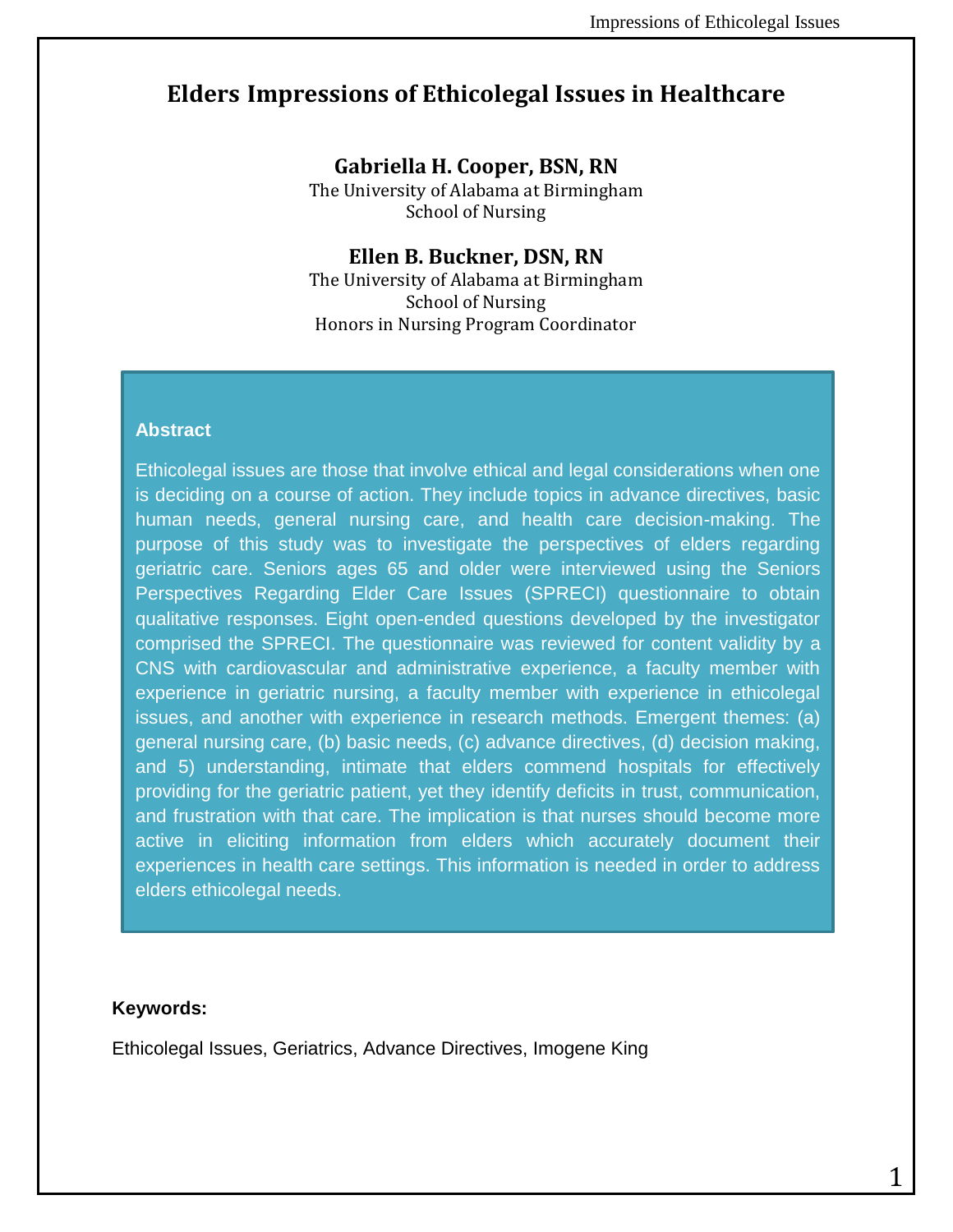## **Elders Impressions of Ethicolegal Issues in Healthcare**

# *Background*

Competent geriatric care is required of U.S. hospitals. As the elderly population burgeons, the care of hospitalized elders should receive increasing consideration in research. By neglecting to maintain and improve upon the high standards of care for senior citizens, we would be ignoring the needs of the elderly, which is quickly becoming the majority of this country's population.

An investigation into elderly patient's opinions regarding geriatric care in general was posited to create a more thorough understanding of the image of the care hospitals provide. These institutions, regardless of the quality of care they currently provide to seniors, were thought to benefit from the views of their patients. While care given may be of the highest standard, geriatric patients may interpret certain actions or methods of care differently than intended by hospitals staff. Also, hospital administrators may believe more improvements are necessary in areas that, when viewed by the care recipient, may be perceived as superior.

To provide the subjective viewpoints of geriatric patients in general, care issues involving ethicolegal concepts encountered during hospitalization were studied. These issues pertain to a crucial element of geriatric care: providing ethically and legally acceptable health care to patients. The ethicolegal issues that will be confronted in this study include decision-making, basic needs fulfillment, and advance care planning.

Imogene King's theory of goal attainment relates to the successful management of ethicolegal issues in geriatric care. Essentially, if collaboration and interaction between the patient and health care personnel exist in geriatric ethicolegal issues, transactions are possible. According to King, transactions represent the valuation component of human interactions and involve bargaining, negotiating, and social exchange. When effective transactions occur between nurses and clients, goals are attained. However, deciding patient treatment without patient or caregiver collaboration is antithetical to Kings Transaction concept and is cited as possibly leading to discontent with care (Frey, Sieloff, & Norris, 2002; George, 1995).

Huckstadt (2002) found that patients generally had more positive than negative perceptions of care during her interviews of eight geriatric adults receiving inpatient care. On the other hand, the majority of care received was described negatively during the interviews conducted by Phillips (1987). Both Phillips (1987) and Huckstadts (2002) study participants expressed discomfort in their loss of autonomy while hospitalized. One participant expressed a resounding distaste for hospitalization when he stated, "Everybody loses their independence when they come into the hospital. It's a very demeaning experience to be hospitalized (p.27)."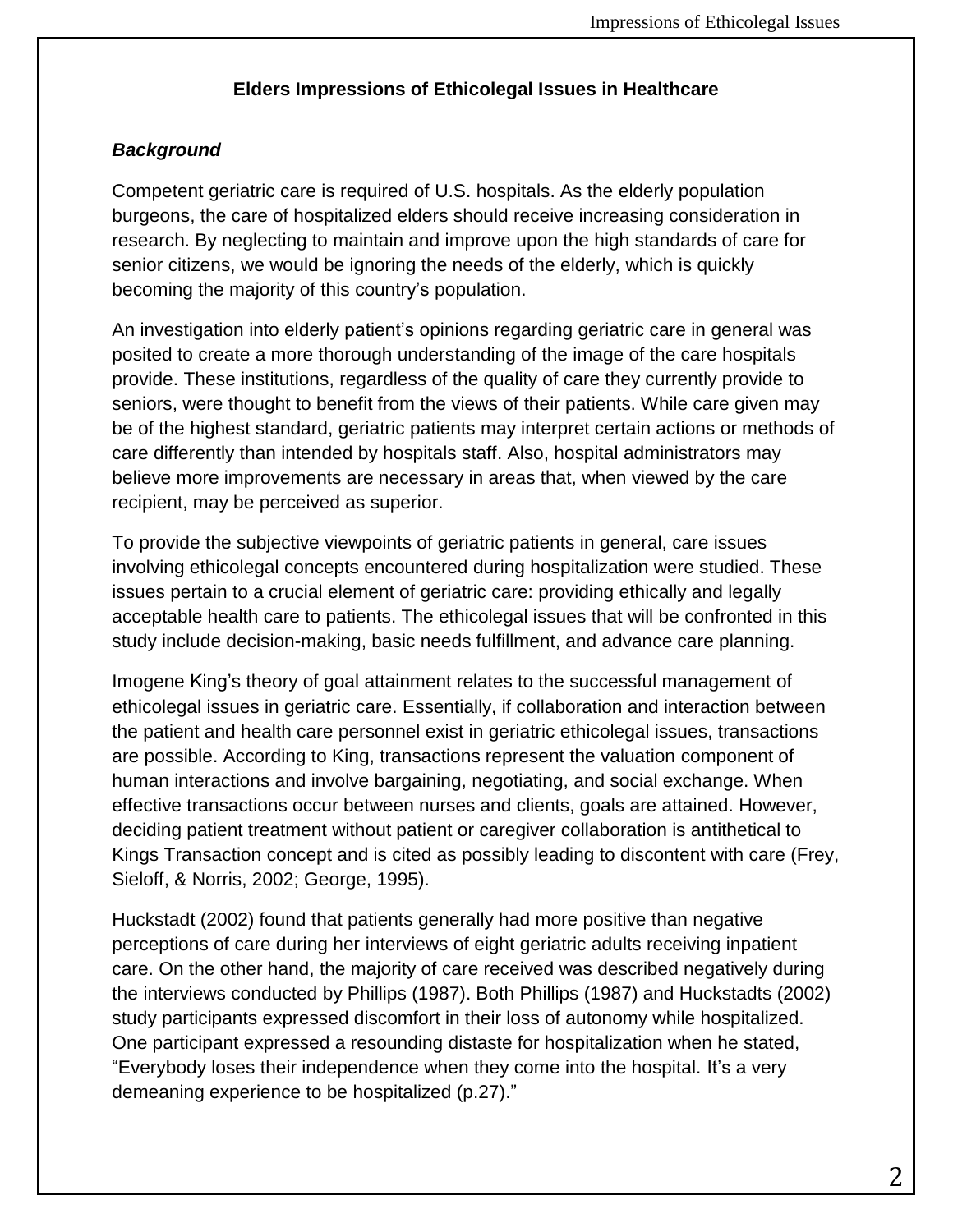During an interview with caregivers and elderly patients, Phillips (1987) documented concerns regarding perceptions of ethicolegal issues related to health care. Paternalism, the practice of health care personnel making decisions for a patient without consideration of the patient's wishes, was the primary issue of concern among interviewees. With decreased or nonexistent collaboration regarding care issues, the hospitalized individual may experience less autonomy and more dissatisfaction with care. Not being believed and not being listened to is so much apart [sic] of the aging condition that elders interviewed indicated that they no longer expected that anyone would listen" (p. 37).

Phillips (1987) relates specifically that paternalism was problematic when elders and caregivers attempted to gather information about their condition or necessary treatment. They reported asking nurses direct questions and these questions being ignored completely. Many of the informants also experienced occasions of pseudo-sharing" (Phillips, 1987). This included an explanation of treatment that was presented with terminology requiring medical training to understand, thereby leaving the patient with no more knowledge of his condition than when he arrived for the session. Additionally, caregivers described instances in which their questions were addressed while the elder was not acknowledged. In this situation, the caregiver was left "to share his or her limited understanding with the elderly person after the health care provider had left the room" (Phillips, 1987).

By refusing to interact with the elder and caregivers spouse, adult child or sibling in a way that provides them with complete knowledge of treatment, the nurse excludes them from the decision-making process, thus denying them an ethicolegal right. To resolve this problem, nurses always should provide information the patient requests. If nurses cannot determine the answer to the questions, they should tell the patient that they will secure an answer to his or her question as quickly as possible. By communicating with the patient and caregiver, the nurse positively influences their perception of her intent to help them. This will facilitate further interactions and positively influence future transactions, which will lead to goal attainment.

By collaborating with patients and their caregivers, health care personnel allow patients to become involved in treatment decisions. Although this may mean taking more time to explain details to the patients, this partnership creates a positive response to the chosen course of action because the patients feel that their opinions count and that they have not lost their autonomy. With the perception of a healthy relationship between health care personnel and patients, the established goal becomes attainable, and effective care becomes possible. This chain of events should lead to the patients' satisfaction with the care received and a higher likelihood that the patient will return to a hospital promptly when future care needs arise.

Another common ethicolegal issue in geriatric care is the disregard for basic needs, such as nourishment, pain management, and comfort (Mallory & Hadjustravropoulos, 2004). Many geriatric patients may wait for nurses to offer assistance. This is evident in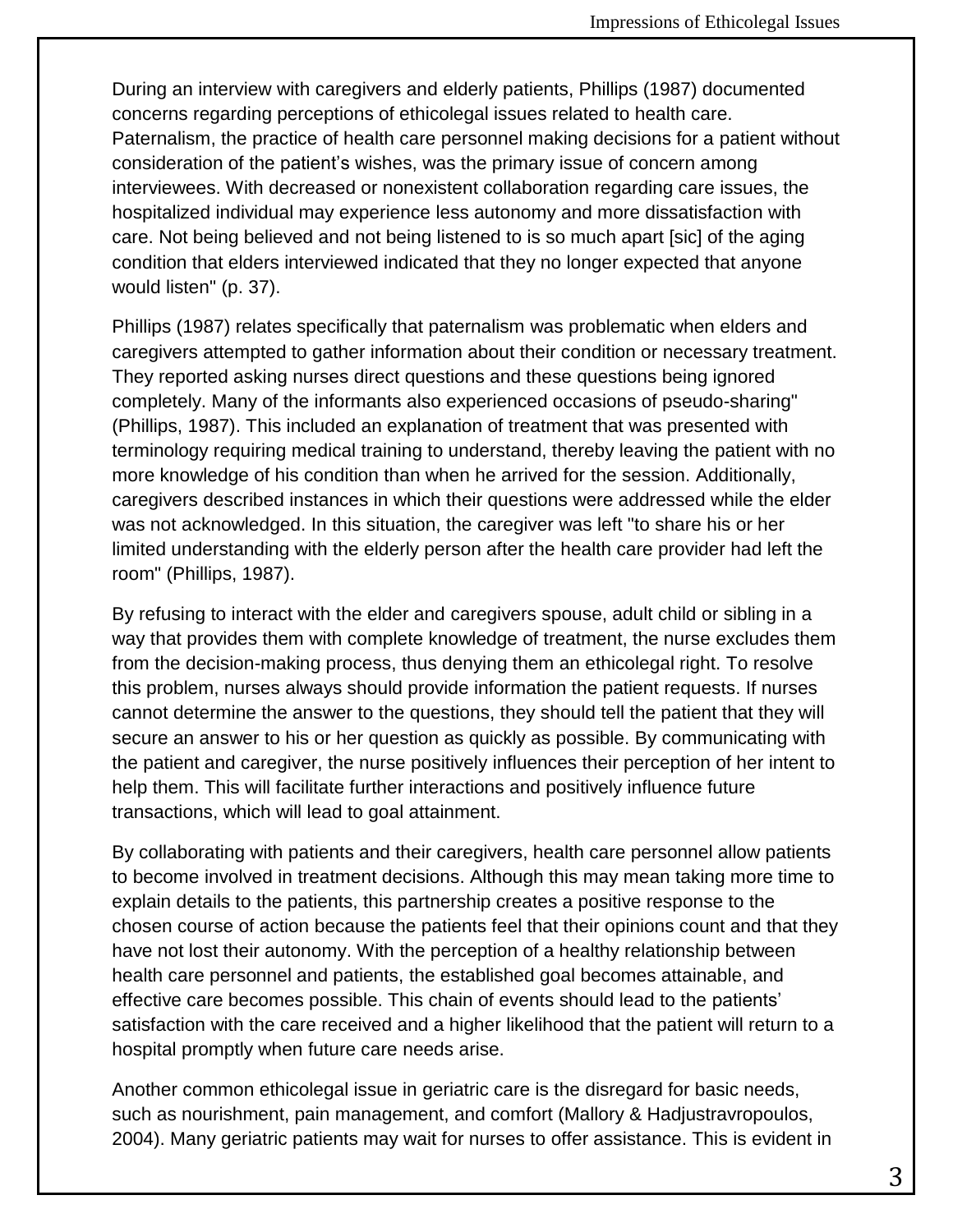a remark made by a participant interviewed by Huckstadt (2002): I'm not used to being helpless and dependent on other people to do anything to avoid asking somebody to do something for me (p.27). For this reason, when patients receive food, nurses should assess whether they need assistance with eating. If patients are experiencing pain, nurses should strive to assess their needs and provide immediate relief. Soon after realizing that patients have soiled their beds, nurses should change the linens and clean the patients to promote comfort. When nurses fail to perform these tasks promptly, they deny patients their ethicolegal rights related to fulfillment of basic human needs.

The individuals interviewed by Phillips (1987) were white, middle-class, articulate and well-educated elders and caregivers, who had no communication impairments. Regardless of these factors, each person listed multiple occasions of nurses disregarding the elders' basic needs. Because the patients and caregivers in these instances were capable of communication, the nurse-patient transaction could have resulted in patient goal attainment (Frey, Sieloff, & Norris, 2002). It is important to address factors, according to geriatric patients, that may be causing the poor communication and how to change them.

Another ethicolegal issue is advance care planning, or advance directives (ADs). Advance directives include do-not-resuscitate orders, durable power of attorney, and directives to physicians, otherwise known as living wills (O'Keefe, 2001). Because the focus of the interaction between the nurse and patient consists of mutual goal setting and goal attainment, geriatric nurses are ideal persons to address advance care planning. However, others relate that a lack of knowledge related to advance directives and lack of encouragement from nurses and other health care professionals contribute to the low use of advance directive documents (Inman, 2002).

Health care personnel should counsel patients by providing them with the knowledge and encouragement necessary to ensure that each plans for the time when they may become unable to verbalize whether they would like treatment to continue. By empowering the patient to structure his or her advance directives, the hospital staff improves the ability of patients to participate in their treatment up to the final moments of their lives. In fact, Ali (1995) states that the most frequent reason cited for not executing ADs was the physicians failure to discuss the issue.

Inmans (2002) study revealed that the majority (37 percent) chose a doctor, 29 percent had no preference...and 8 percent chose a nurse when determining from whom they would feel most comfortable learning about advance directives. In the opinion of the researcher, these numbers are low considering ADs pertain to medical care. Health care personnel should have the highest percentages of those polled when asking about advance directives. Could this unusual response indicate that elderly patients do not have confidence in the advice they would be given by health care personnel? Finding out the patients preferences for ADs before the patient reaches a state in which he cannot communicate his wishes will save the patient, the family, and everyone else involved the difficulty of trying to guess what that persons final wishes would have been.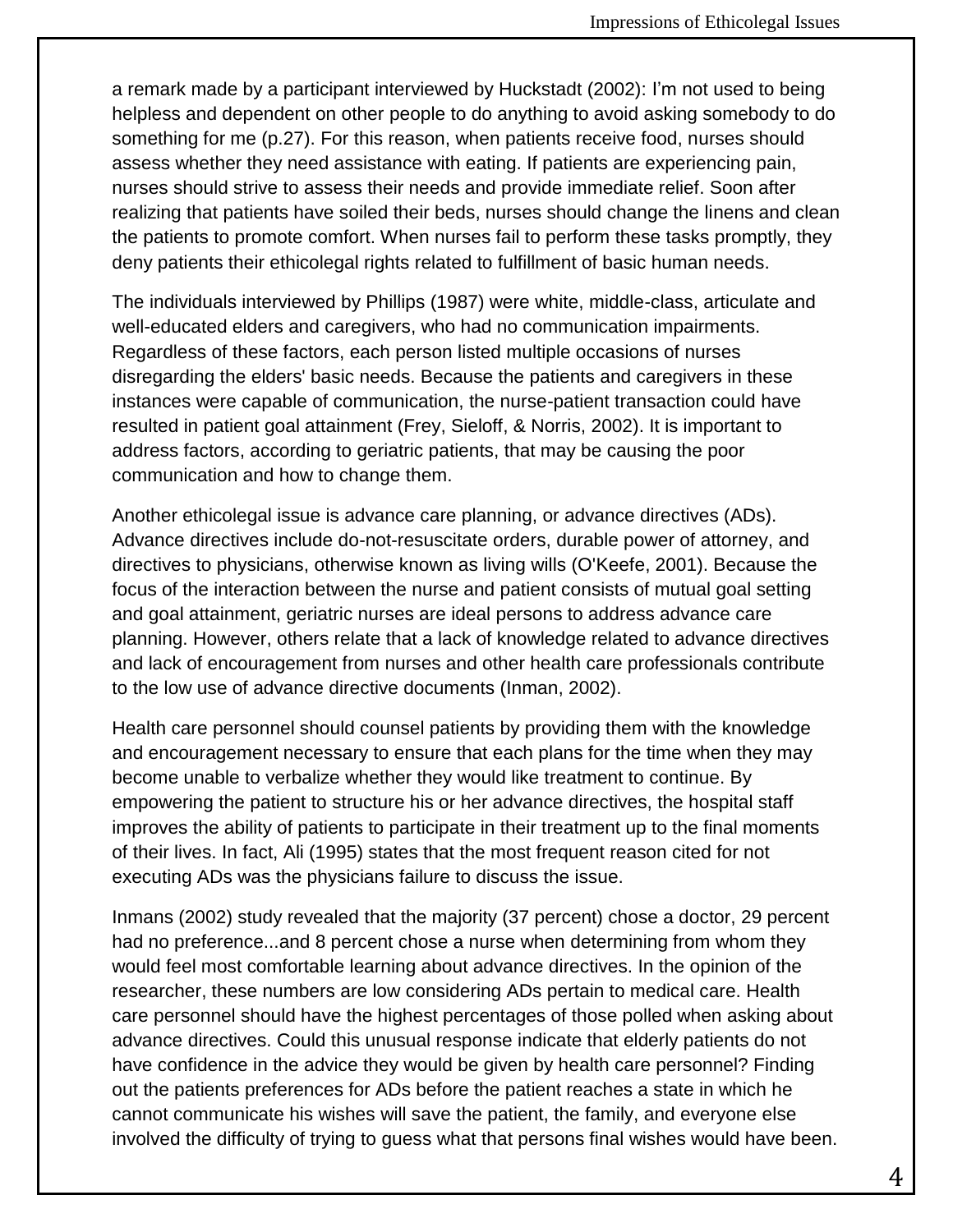This is an important ethicolegal issue to address in this study because knowledge of ADs would provide societal benefits, and knowledge of why patients do not plan for them may help hospital personnel revise their approach, thus leading to better informed and prepared patients.

Huckstadt (2002) explained in her study of hospitalized seniors that despite the fact that for more than 20 years, authors emphasized the need for further study of an elderly individuals subjective response to hospitalization , to date, relatively few researchers investigate patients perspectives. Perceptions of ethicolegal issues in geriatric health care are important to the continuing development of health care provided in hospitals. This is true because the perceptions seniors have regarding the quality of care given to them affects their comfort while hospitalized and the likelihood that they will revisit the hospital when it becomes necessary in the future.

In light of identified ethicolegal issues in care of geriatric patients, it is important to investigate the needs of elders from the perspective of the elders. Therefore, the purpose of this study was to determine the perspectives of geriatric patients regarding ethicolegal issues involved in the care they receive. The perspectives gathered in this study provide health care personnel with insights regarding the image of geriatric care as seen by elders. By accumulating the opinions of patients currently hospitalized, it is hoped that these ethicolegal issues can be addressed for further improvements in the health care programs of hospitals. Additionally, it was hoped that this study would find that the geriatric population has an overall satisfactory view of their hospital experiences and the care they receive.

#### *Methodology*

Study participants consisted of a convenience sample of patients that met the inclusion criteria of being hospital in patients receiving care in a for-profit hospital located in the southeastern United States, English speaking, mentally and physiologically stable, alert, oriented, competent, and willing to discuss the study. The nurse manager on duty determined patients eligibility based on these criteria. The research was approved by the Institutional Review Board (IRB) of the University of Alabama at Birmingham (UAB) and the private hospital where the study was conducted.

After patients that met the selection criteria were identified, an explanation of the purpose of the study was presented to each. Written, informed consent for participation in the study was obtained from each participant, including permission to audio record each interview. In preparation, 30-45 minutes was allotted to each interview; however, none exceeded 15 minutes.

Interviews were conducted in each participant's hospital room. All interviews were conducted and analyzed by the primary investigator. Participants could have a family member present, if desired, but this occurred in only one interview. Each participant was interviewed on only one occasion and interviews were audio recorded. These recorded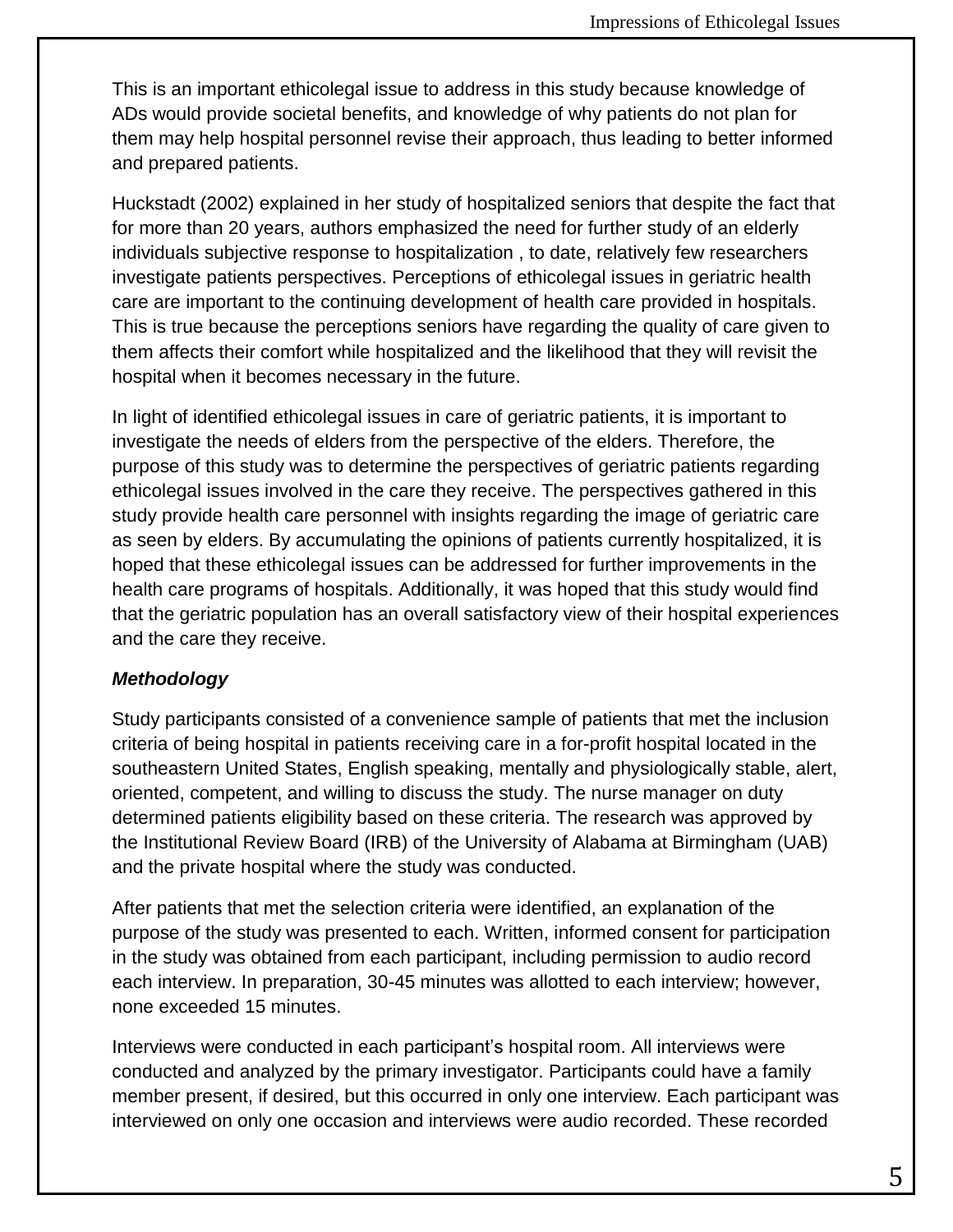interviews are identified by number only, for example, Participant A, Participant B, etc., to protect the confidentiality of the participants. Participation was voluntary and specific assurance given that individual information would not be shared with providers.

Participants were allowed to skip any question they did not wish to answer. The interviews were transcribed, and transcribed data was analyzed alongside the recordings to discern audible characteristics of participants responses that might provide different implications to their answers than those gained by investigating merely the words used.

The investigator-designed tool, Seniors Perspectives Regarding Elder Care Issues (SPRECI), was used as the basis for each interview. The SPRECI was designed to elicit general perceptions about elder care. This tool was reviewed for content validity by a CNS with cardiovascular and administrative experience, a faculty member with experience in geriatric nursing, and another with experience in research methods. The SPRECI is presented in full in Table 1.

# **Table 1. Questions in the Seniors Perceptions of Elder Care Issues (SPRECI) interview guide.**

Tell me about the general nursing care that seniors receive while in the hospital.

What basic needs do seniors require assistance with during hospital stays?

Advance directives are choices for care. You make them in case one day you become unable to give informed consent (voluntary agreement) for your care. They include do-not-resuscitate orders, durable power of attorney, and living wills. Are advance directives usually discussed with seniors during hospital visits?

Who, in the hospital, talks with seniors about advance directives?

While in the hospital, what people are involved in care and treatment decisions for seniors?

Who should be involved in these decisions?

Do health care personnel tend to understand the needs of seniors?

What would you recommend to improve senior care in hospitals?

#### *Results*

Nine participants were interviewed. The participants, seven females and two males, were all retired, Caucasian and between the ages of 67 and 95 years. Educational backgrounds varied from the completion of 10th grade to the completion of a four-year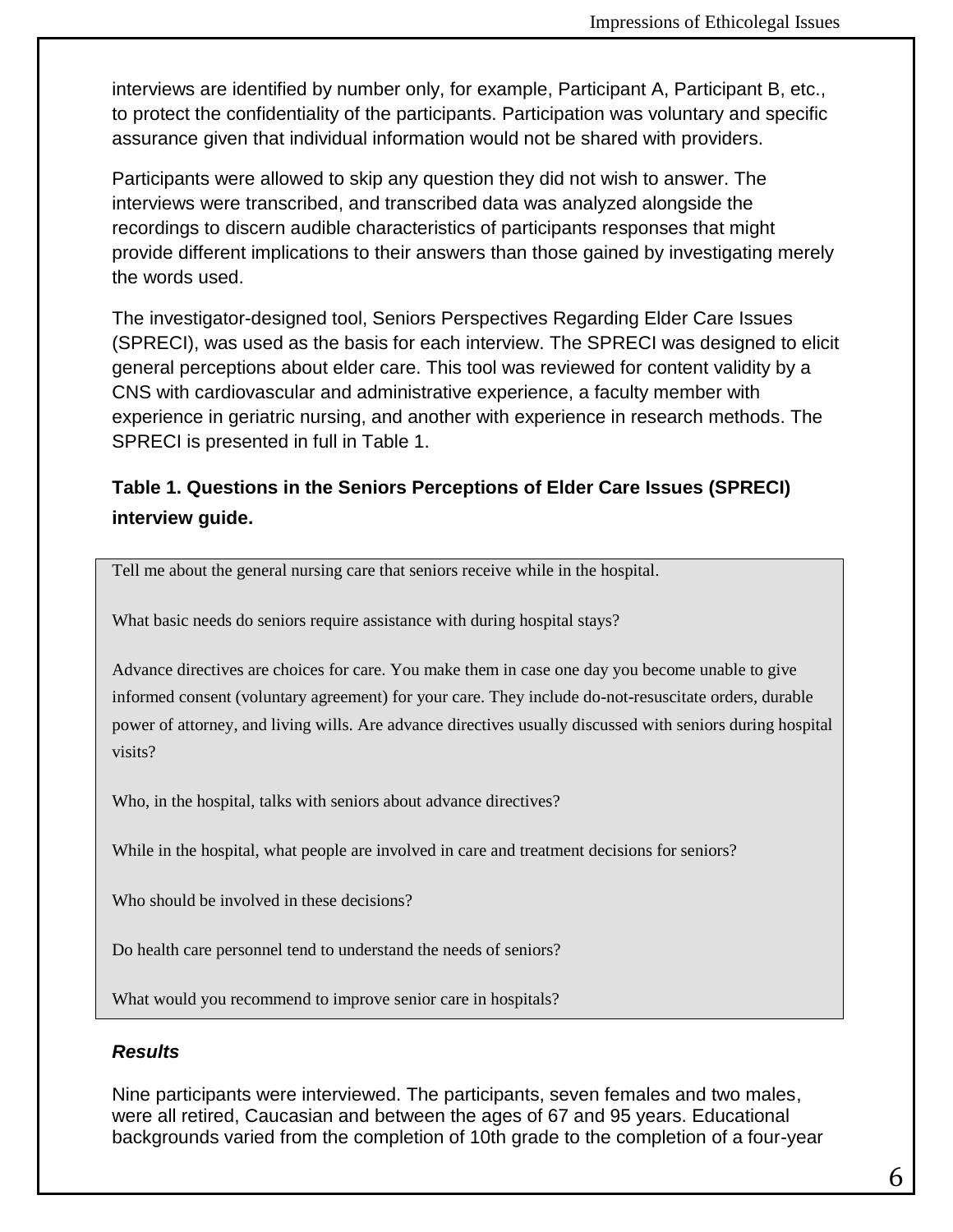college degree. Participants stated that they had between one and 25 family members living in the state currently, with the majority of participants having over 10 relatives in the state.

The theme that was initially visible among all interviews was the method of response. All participants were asked the questions of the SPRECI; however, each participant responded by referencing his or her own personal experience in this particular hospital. Reiteration of the question and specifically asking how other people 65 and older felt about each question did not lead to more information from the participants. For example, when questioning participants regarding the quality of general nursing care received by seniors, seven out of nine denied they had any information from other individuals aged 65 and older.

When answering each question, the participants appeared wary of being critical in their responses. This resulted in a majority of positive answers for each question. For example, when asked about general nursing care provided to seniors, eight participants were complimentary of it. While these responses may have been factual, certain instances of hesitations indicated that they may have been uncomfortable sharing certain incidents because of the setting in which these interviews were conducted. One such occurrence was during Participant Es response to the question about general nursing care that seniors receive. He started to explain about his sons embarrassing incident with some doctors and nurses in a southwestern hospital, and he paused a few times before stopping himself, telling me that the health care personnel there were good and efficient.

#### *General nursing care*

Overall, participants were pleased with general nursing care provided to geriatric patients. Their responses varied from fair (Participant C) to wonderful (Participant H), as they referenced their personal experience with geriatric care. Participant G related an instance of being ignored all day a couple of weeks earlier. She attributed this to her advanced age because she recently had read about them ignoring people that are older.

## *Basic needs*

When asked about what basic needs were required by seniors, the definition of the term basic needs was initially unclear to most participants. Once defined, four answered from personal experience and five participants answered generally. None indicated an inadequacy of care in the meeting of such needs.

## *Advance directives*

The majority of participants related their own personal experiences when asked whether advance directives were discussed during hospital visits. Seven specifically responded according to their personal accounts, while the other two simply responded yes, without indicating personal experience. Four of the nine participants related that advance directives were discussed during their hospital visits. Two participants (Participants C and E) that had been admitted via the emergency room were uncertain about whether advance directives were discussed; however, both participants' children indicated that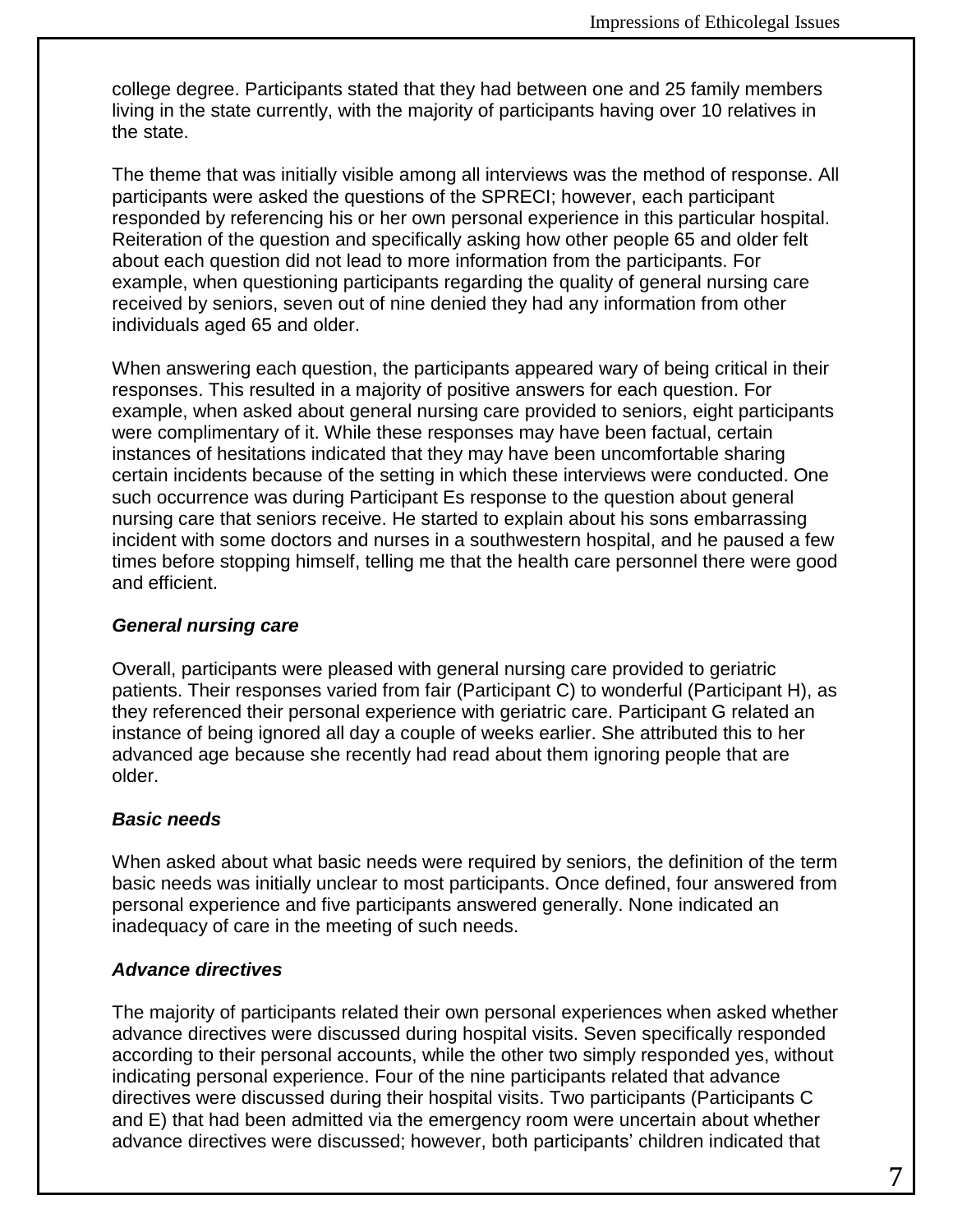they had been discussed during admission. One participant that was unaware of advance directives being discussed during hospital visits said they probably were (Participant I).

Participant B related that other than the living will and DNR orders, I don't think they delve into that [advance directives] in hospitals, and I don't think they should. She felt that other advance directives were the business of the family and their lawyers.

Overall, participants seemed unaware that doctors and nurses are ideal persons with whom to discuss advance directives. When asked who in hospitals discusses advance directives with seniors, five participants indicated that they were discussed upon admission to the hospital, but did not indicate with whom they were discussed. Three participants did not know who was supposed to discuss advance directives in hospitals. One participant said that no one outside of his family had discussed advance directives with him, but after being asked specifically whether the doctors and nurses had discussed them with him, he indicated that they had.

#### *Decision-making*

The initial response of five participants was that doctors and nurses are involved in decision-making. Only after prompting did eight of the nine participants indicate that their families and they themselves were involved in decision-making regarding their own care. This relates that geriatric patients do not consider themselves and their families to be the integral part of the decision-making process, and instead, consider the health care professional to be the primary decision-maker in their care.

Participant C did not indicate that doctors, nurses, or any others are involved in care. She directly and angrily responded I try to [make those decisions]. They don't like it, but I try to. When I inquired as to who didn't like it, she exclaimed, the nurses. And I don't see the doctors, so I don't know. I asked if she felt that everyone worked together to make the decisions and she said, No. The nurses do what the doctors tell them to do. And if I don't want to do it, I have the right to say I don't want it. Her experience shows the necessity of involving patients in care decision and making them feel that they have a right to be a part of those decisions.

A statement by one participant highlights this need for collaboration in health care. It's a combined effort of all your facilities that makes a difference (Participant D). However, even this statement indicates the collaboration of facilities instead of all of the individuals involved, indicating that he may not consider himself or his family in this recommendation of collaboration. Undoubtedly, partnership with patients and families is beneficial to the success of a chosen course of action and should be more visible to patients as they receive care. If patients are included in health care decisions, they are more apt to feel that their opinions count. This provides a retained sense of autonomy and more satisfaction with care.

#### *Understanding*

Six participants felt that generally health care personnel understand the needs of geriatric patients. None of these participants expanded on their views.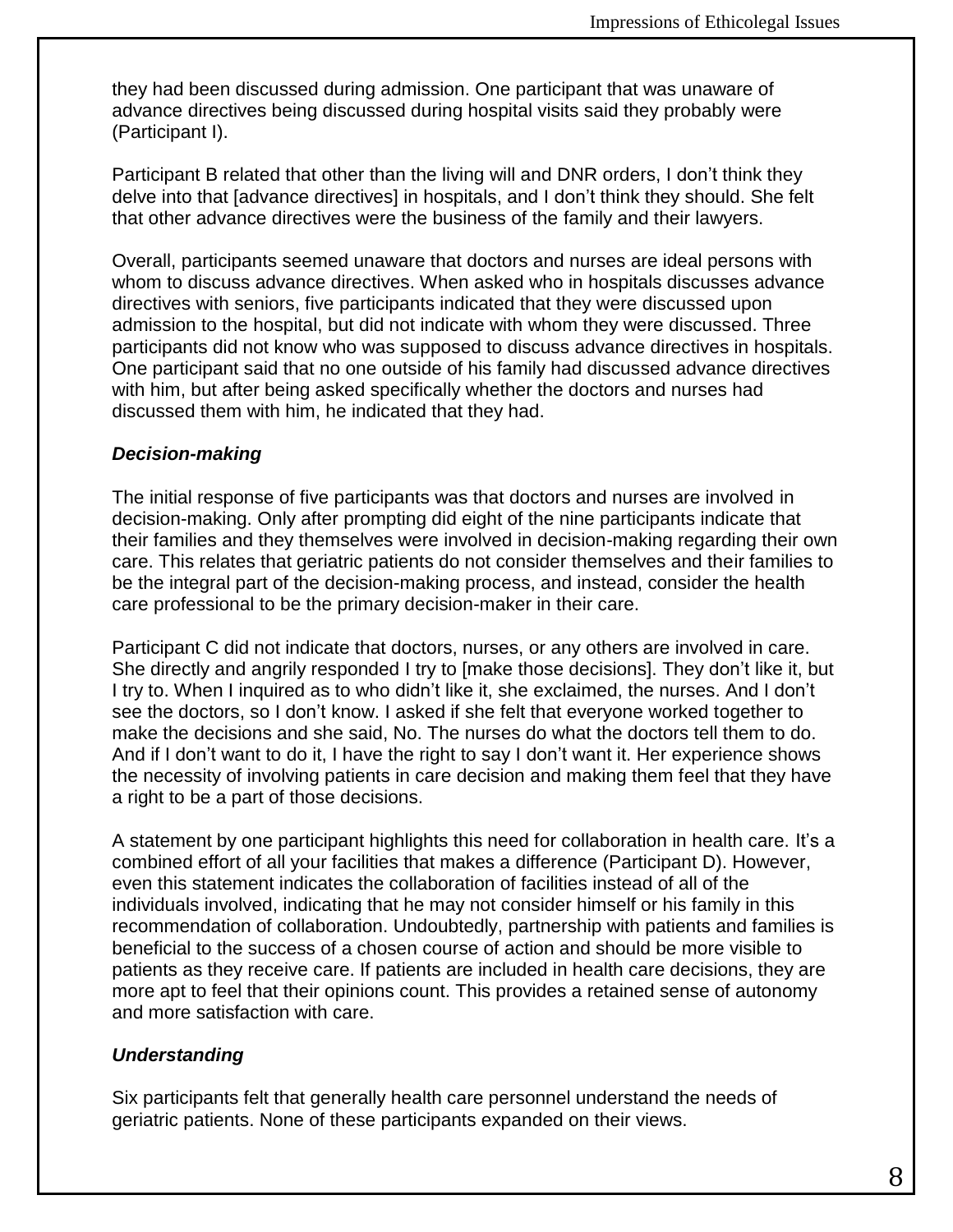Participant A said they probably do not understand but then went on to say that she did not know of geriatrics having any needs different than other patients. Participant C remarked that they do not understand because they are too busy. Participant B stated that not all of them do understand and that nurses tended to understand seniors better than doctors. Specifically, she stated, I don't think that the general doctor (she starts to say cares & stops herself) considers [italics mine] them that much, in reference to geriatric patients.

#### *Recommendations for care*

Overall, patients had few recommendations for improvements in care. Most recommendations centered on the need for additional money and a larger work force in hospitals.

Participant C was most vocal in her concerns. Regarding the limitations of hospital staff she stated, they have to go by the doctor's orders, and other than that, they cannot give you any kind of help. When discussing the lack of money available for hospitals (except what doctors receive), she expressed frustration, stating that there's no answer to it [getting the money needed], so you have to stay out of hospitals. She added that hospitals are too big, and related that there was a time in her life when, you felt you trusted them. You felt like you were getting the right care but not anymore.

Participant Cs last comments were the worlds in a rush. After a brief pause she continued, and there are just not enough of them [health care workers]. She paused. Right now there's no answer. Maybe you can do research, but I don't think that's going to do anything. She paused once again, because you can't do what's necessary. Before I left her room, Participant C added one more bit of knowledge, which relates to the need for holistic patient care: If you don't know the overall picture of one person, you can't help them.

In all of the topics investigated by the SPRECI, the most important aspect of geriatric care is that it be holistic. Through further research and concentration on bettering the care provided to patients, care can be improved to satisfy even patients such as Participant C.

#### *Discussion*

According to King, transactions represent the valuation component of human interactions and involve bargaining, negotiating, and social exchange. When transactions occur between nurses and clients, goals are attained (George, 1995). Health care personnel must aim for comfortable and honest patient interactions. Positive perceptions of interactions aid transactions, thus increasing the opportunity for mutual goal attainment, as defined by King. Goal attainment then will increase patient satisfaction with health care services, in turn, increasing the probability that seniors will seek care as needed. These events coincide to support better health for the elderly.

Collaboration with patients and with their families is essential. Including the patient in care decisions allows patients to retain autonomy at a time when they have forfeited many of their personal routines because they require assistance and care. Without such collaboration, paternalism ensues. Paternalism occurs when decisions are made for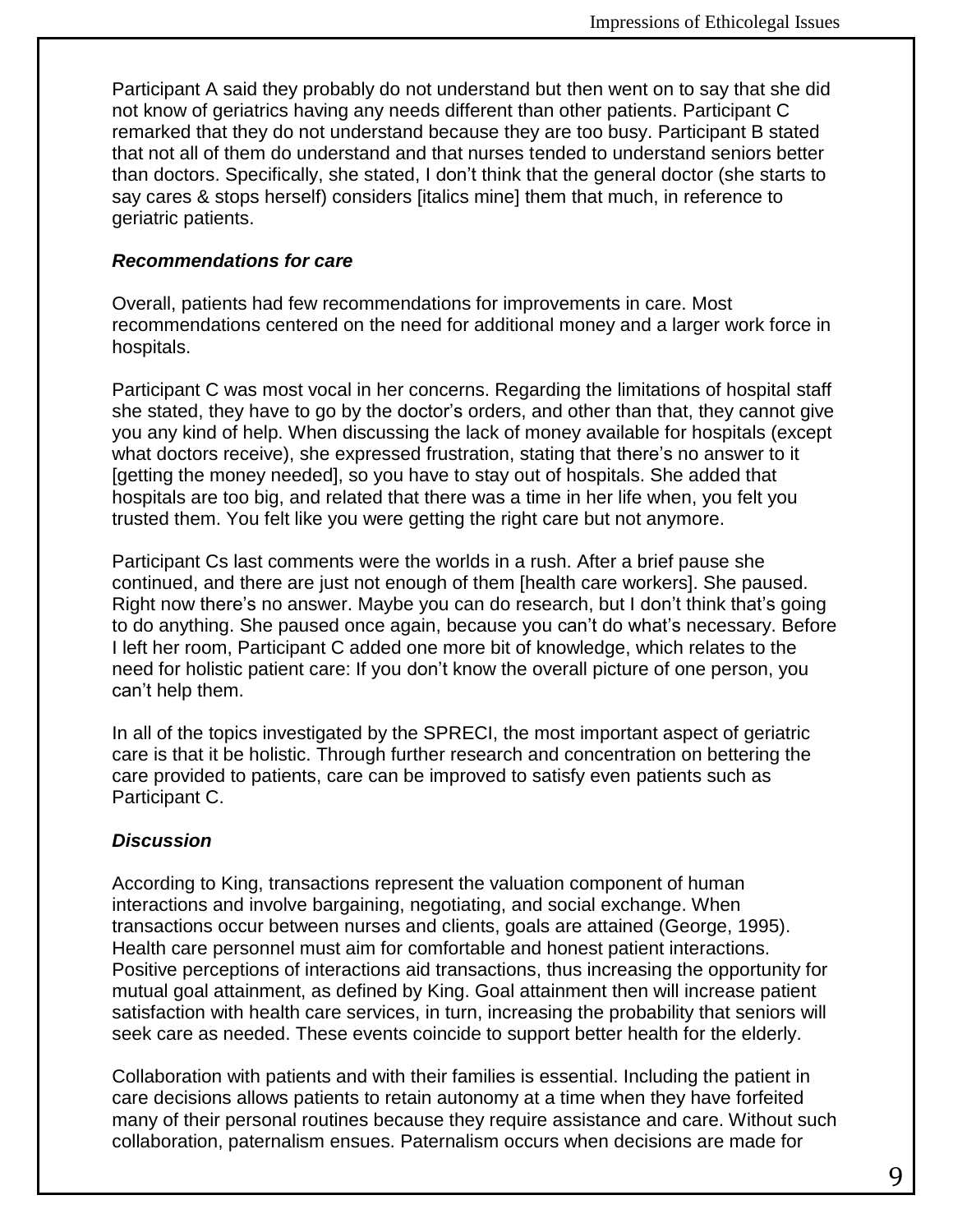someone without their input or consent. This is congruent with findings of Mallory and Hadjustravropoulos (2004) that consideration for the elder's personhood affects adequacy of pain-management.

Participants in this study reported generally satisfactory impressions of hospital care, with respect to basic needs being met. This contrasts the study by Phillips (1987) in which white, middle-class, articulate and well-educated elders and caregivers recalled multiple occasions of nurses disregarding basic needs. In the 1987 study, Phillips reported results from informal interviews in which elders and caregivers identified numerous examples of care omissions, mainly in hospital settings. The elders interviewed for the current study were still hospitalized, which may have limited their willingness to report omissions. In several responses, participants seemed wary of being critical or actually changed answers in the middle of the sentence. Phillips describes elder's specific fears of retaliation if their comments were shared with providers. This is a significant limitation of the current study but also presents an opportunity to hear elders in differing settings. Some of those interviewed still implied or directly spoke of breakdown of trust with providers. If they were able to report those realities, even when still in a care-recipient role, the veracity of the data is even stronger.

Phillips (1987) reveals that paternalism was the issue most frequently mentioned as a concern of elders and their caregivers. As stated above, elders felt not being believed and not being listened to is so much apart [sic] of the aging condition they indicated that they no longer expected that anyone would listen. In a recently published study of older adult's perspectives of ethical issues, Smith (2005) found similar themes identified including needs for attentiveness, respect and care. These concerns were mirrored in several responses reported here including those who felt profound deficits in trust and caring. It is worthy to note that concerns raised by Phillips (1987) over 15 years ago were still found to be occurring. Participants in this study reported nurses were too busy to do what was needed, were only able to do what the doctor ordered or did not assist elders through sharing of information or assisting with decision-making. These findings are the same as those described by Phillips more than a decade ago.

King theorizes that role expectations and role performance, as perceived by nurse and client, must be congruent for transaction to occur and goals, in this case understanding, to be attained (Frey, Sieloff, & Norris, 2002). Additionally, perceptual accuracy plays a part in goal attainment. Therefore, if a nurse listens to patients intently and with an open mind, the patient is more likely to perceive the nurse as caring and helpful.

Because of the increased need for assistance in patients of the geriatric population, basic needs are a major factor of their care. Continuing to provide basic needs in a timely, caring manner enhances comfort and health of geriatric patients. Health care personnel should reassure all patients that they are available to assist them with these needs. A recent study by Rankin, Butzlaff, Carroll and Reedy (2005) suggests a role for advanced practice nurses, such as clinical nurse specialists in providing this care. Attention to the needs of a multicultural population is needed and listening is repeatedly listed as the primary means of recognizing the dignity of the elders (Jacelon, 2003; Shellman, 2004; Stewart, 2003; Woolhead, Calnan, Dieppe, and Tadd, 2004).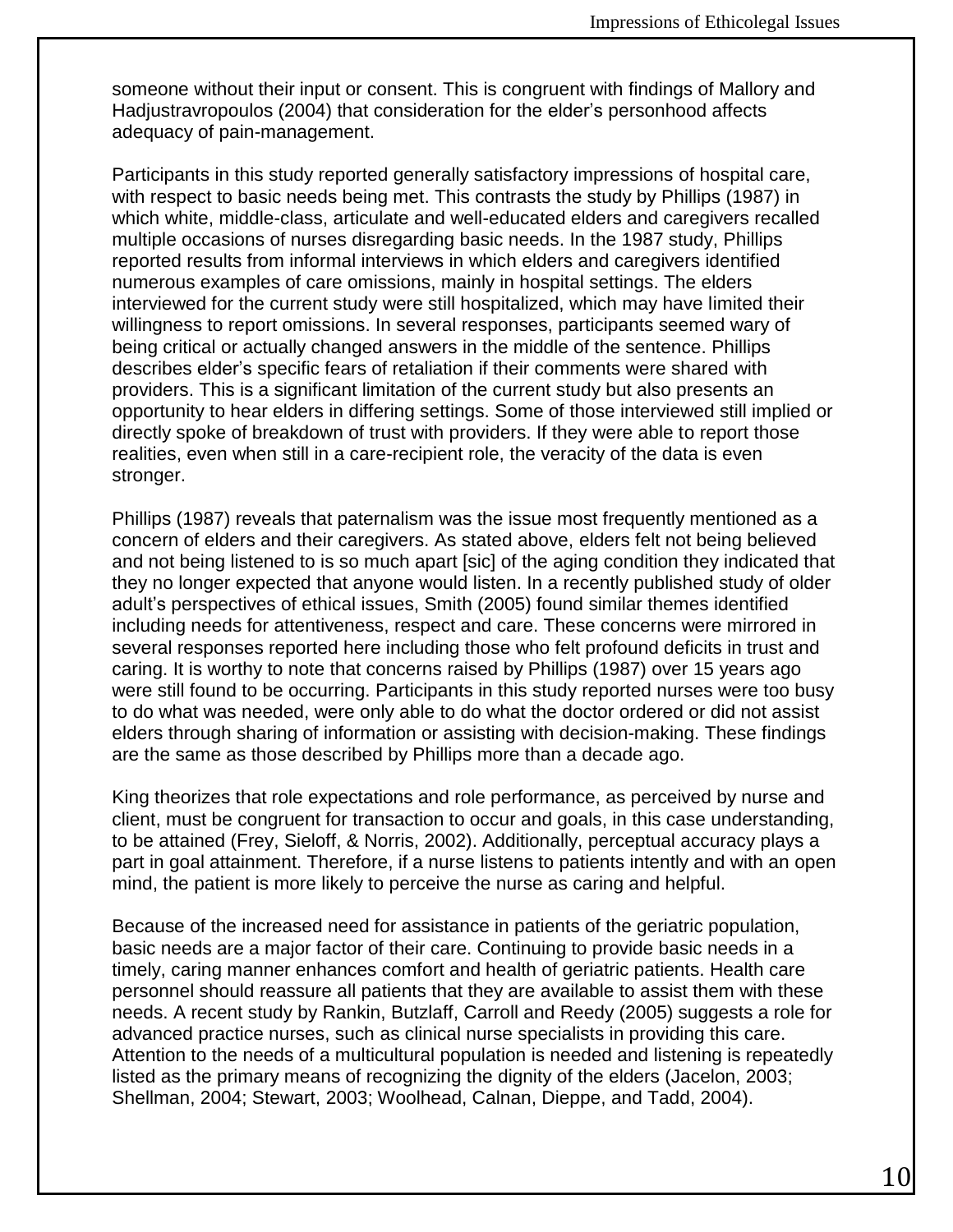Nursing and other pre-professional education programs could provide leadership in these changes. For students entering professional programs, the role of the patient in decision-making and care is repeatedly emphasized. Creating the balance between care and communication is needed. Valuing communication with nurses and other health care practitioners and preserving the opportunity for dialog should be a mandate as well.

Health care personnel should be knowledgeable about advance directives. Nurses in particular should discuss all forms of advance directives with patients and doctors. Nurses are ideal persons to address advance directives because of the interpersonal relationship with patients. Nurses are focused on mutual goal setting, goal attainment, and support of patient autonomy. The most frequent reason cited for not executing advance directives was the physician's failure to discuss the issue (Ali, 1999). For this reason, Ali suggests that geriatrics nurses counsel older adults and physicians to ensure both are aware of the need for advance directive establishment while the patient is competent.

Implications for nursing practice, especially the everyday practice of nurses who come into contact with elders, are profound. Elders continue to look to nurses for protection and to provide for their basic human needs and rights. There is still a gap in the provision of those supports, however. Nurses can feel confident that if they function as advocates for the elderly that their patients will notice. In a health care setting characterized by fragmentation and loss of autonomy, nurses can be invaluable in restoring humanistic and holistic values, characterized by respect for the person and his or her dignity. Phillips (1987) and the current authors recognize the important responsibility nurses hold in practice with elders.

Limitations of this study include the small number of participants, the setting of the hospital and newly developed SPRECI. Future research is planned to increase participant number through inclusion of community-dwelling elders. Future research intentions include interviewing additional participants in alternate settings outside of the hospital. Interviews conducted in community settings or via telephone while the participants remain in their homes may increase the prevalence of candid responses, thus countering the tendency toward socially acceptable responses. This also may extinguish the participant's very real fears of retaliation by health care personnel who overhear negative remarks.

For future studies, the SPRECI should be clarified using definitions of basic needs and adding items to clarify the roles of differing practitioners. Studies that continue to develop the technique of audio-taping should be developed further to capture the real tendency for elders to convey their real needs and concerns through tone, style of language and words. Audiotapes could also be used as an educational tool to develop novice nurses abilities to listen to elders; only then will nurses really develop the ability to hear them effectively.

Implications for nursing education include developing ways to better teach students how to give essential information to elders and to facilitate transactions that would allow them greater involvement in their own care decisions. Setting mutual goals as described in Kings conceptual system for nursing can be an appropriate mechanism for conveying information in a nursing context. Nurses in all educational programs should consistently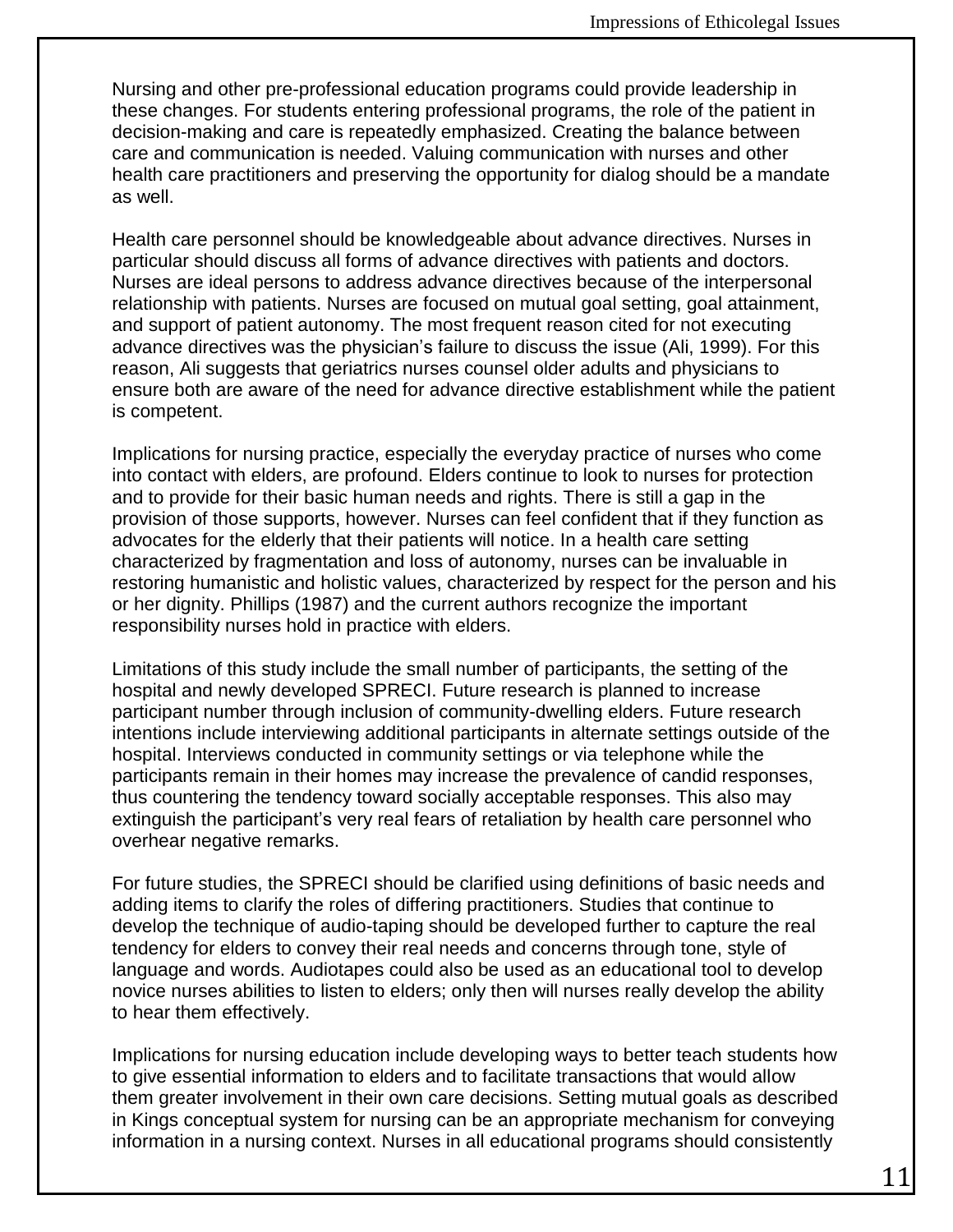learn that listening to the patient, checking out possible discrepancies and providing for participation, not isolation, are essential requisites for health care.

Implications for the relationship between nursing practice and education are significant. If the values we teach and instill cannot be communicated in the day-to-day settings of health care then our worth as a profession is compromised. Staff nurses and faculty are called upon to model these values to new nurses. Like the call by Phillips (1987), nurses today must translate their values to the practice setting in ways that make them real for all recipients of care.

#### *Acknowledgements*

The authors would like to thank Mary Grace Umlauf, RN, PhD, and Carolyn B. Chalkley, RN, MSN, for their support of the project. The study was supported in part by a grant from the UAB Center for Aging Honors Scholarship program.